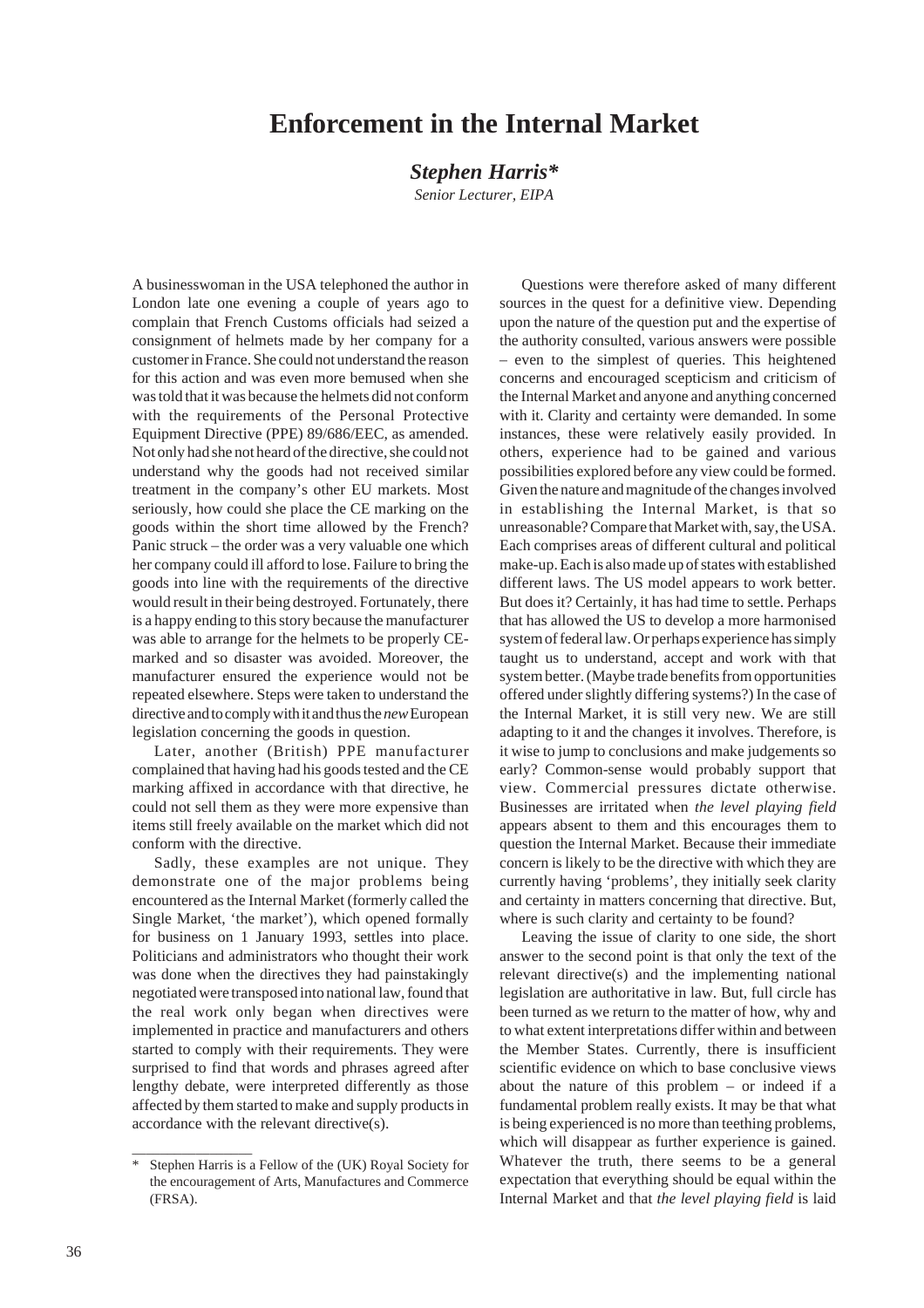from the beginning. Because some experiences, like those summarised in the opening paragraphs above, found differently, a perception grew that things were not working well. Consequently, feelings developed of having been let down by 'the system'. And because bad news spreads faster than good, attentions were turned to 'the problem(s)' which started to develop lives of their own. It is debatable whether this is either valid or reasonable. But, it gave rise to the assumption that 'proper enforcement' of the directive(s) concerned would iron out the wrinkles and provide the necessary answers.

What actually does 'enforcement' therefore mean and how is enforcement action applied across the 15 markets of the European Union? From the foregoing, readers will understand that these questions are frequently asked by administrators and businesses seeking to benefit from *the level playing field* promised by the EU technical harmonisation process designed to abolish barriers to trade. Apparently, from the above and similar examples, the term 'enforcement' is understood differently across the EU and beyond. Consequently, actions taken in its name also differ. This may or may not be in business' and the Market's interest. It is too soon to tell. Further investigations and consideration are required before any conclusions should be drawn. But first, a clear definition of the term (and what it involves) has to be agreed. Such are the concerns being expressed about these and related issues, that the EU Presidencies of Luxembourg (until 31 December 1997), the United Kingdom (currently), Austria (second half of 1998) and Germany (from 1 January 1999) are co-operating closely for the achievement of a more effective Internal Market.

Clearly, there needs to be continuing and increasing awareness about the Internal Market and of the directives which help to cement its base. Whilst it is true that ignorance is no defence in the eyes of the law, one cannot help but sympathise with those who genuinely find it difficult to understand or discharge their new obligations. However, the directives in question here have been in force for some time and the transitional arrangements provided under them to assist businesses etc. to adapt to the changed requirements have largely expired. So, why do difficulties persist and what is being done to overcome them?

In the first place, it is important to determine whether the opening experiences are truly representative of deeper, more fundamental concerns – or is it simply that more is known about them because of the publicity they attract? It has to be said that for the most part, many directives appear to be working as intended and well. This is mainly due to the co-ordination and co-operation efforts of the parties involved, often at the encouragement of the European Commission. But, naturally, increasing practical experience of working to the requirements of directives has raised a number of questions of interpretation.

These issues may be settled reasonably during meetings of expert technical working groups. Where

significant policy issues are involved, it may be that meetings will have to be convened of the committee of expert officials established under the relevant directive to consider questions of interpretation and application.

But, should no forum be able to resolve the issue(s) in question, it may be that recourse to law is necessary. Because of the cost and time involved, most hope that legal proceedings can be avoided. But, if they are to be avoided, other mechanisms must be in place and function properly to provide the required clarity and certainty. Simpler (easier to understand and follow) legislation may help. But, effective, uniform enforcement of EU directives arguably holds the most important key to establishing confidence in the Internal Market. That is why the new UK government is committed to using its Presidency to speed up the completion of the Internal Market, making June 1998 the deadline. The aim is to see all Member States effectively implementing directives *and* introducing systems for remedy and enforcement.

Such is the importance of the latter, that when the UK Prime Minister, Tony Blair, gave a lecture in the Netherlands last January on his European policy, he repeated his call for 'better enforcement (of market rules) through faster and more rigorous complaints procedures, underpinned by more effective sanctions'. Only time can tell how these words and aims will be translated into reality. But, there should be no doubt that they *will* become reality. Therefore, all of the parties involved should be liaising with each other now, nationally and across the EU and wider, to ensure that what develops will be both fair and reasonable.

There is no question that directives oblige those affected by them to satisfy their requirements properly. For governments, this means that directives have to be implemented faithfully in national laws – and that only products complying with the relevant requirements *including* the affixation of the CE marking will be allowed to be placed on the market. Anything less (particularly unsafe items) should normally be removed from the market. This is probably the closest that directives generally come to addressing the issue of enforcement. Perhaps that is why the term is open to such wide interpretation and why there is currently no uniform approach to enforcement action across the EU?

Whatever the reason(s), EIPA considered this to be such an important new policy issue that it held a two-day Colloquium dedicated to the subject on 12 and 13 January and, unusually, invited representatives from industry and commerce to join Ministers and administrators to consider enforcement issues generally. About 70 participants from 10 EU Member States as well as from Cyprus, Hungary, Norway and the USA gathered to hear 17 speakers explain their understanding of what enforcement means and, from their personal experiences, what difficulties are currently being encountered with regard to it.

Building on the *Conference on Market Surveillance* (which addressed only consumer safety issues),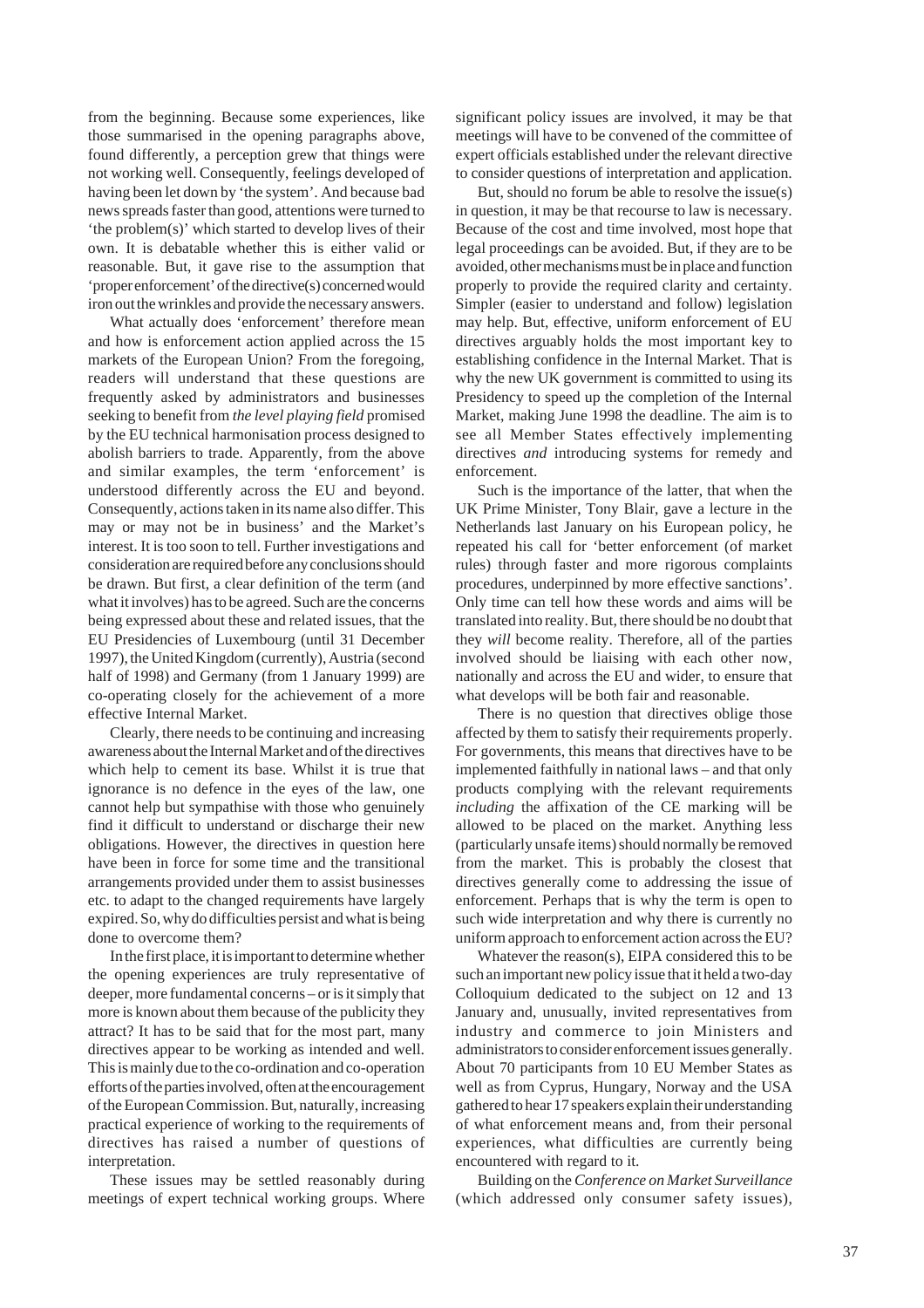organised by the Swedish Ministry of Industry and Trade, the European Commission and the Swedish Board for Accreditation and Conformity Assessment (SWEDAC) and held in Stockholm in October 1997, Nigel Griffiths, Minister for Competition & Consumer Affairs at the Department of Trade and Industry in London gave the keynote address in which he thanked EIPA for giving him the first opportunity under the UK Presidency to emphasise his government's commitment to the above aims, which are widely supported and shared across the EU and beyond.

Graham Watson, UK Member of the European Parliament for Somerset and North Devon, told the audience of the importance attached by the European Parliament to proper enforcement, on which the success of the Internal Market depends. Noting its absence, he suggested the formation of an all-Party Group of MEPs to liaise with enforcement agents, industry and others on enforcement matters. Acknowledging the progress made in establishing the Internal Market, he encouraged consideration of new ideas to make it work better e.g. establishing a sophisticated system for monitoring enforcement (a role for specialised agencies?); transforming Europe Information Centres into redress and compliance centres and the need for an Internal Market Ombudsman.

Speaking for the European Commission, Jacques McMillan Head of Unit, DG III/B/4 – Quality, Certification & Conformity Marking, said that one of the main problems concerning enforcement was that the Commission did not know who was actually responsible in each of the Member States for enforcement policy issues under each of the *New Approach* directives in question. Aware that enforcement issues were of topical political and public concern, the Commission was considering what needed to be done. Senior colleagues were drafting a possible directive on Market Surveillance in order to achieve the desired certainty. But that may be unnecessary if the same ends might be achieved through informal guidance and voluntary co-operation, training and co-ordination of activities.

The Colloquium then went on to hear a succession of speakers tell of their organisations role in making the Internal Market work by assisting in the enforcement process. Starting with the enforcement agencies, LACOTS in the UK, the Swedish Consumer Agency and Prosafe explained how they saw and undertook their work. They repeated their request for adequate resources (financial and human) to fulfil their role properly, including the need for collaboration and cooperation – encouraged by the Commission.

George Hongler, Secretary-General of CEN in Brussels, spoke of the role and responsibilities of standards-makers in ensuring that directives requirements were met properly by good (i.e. clear and unambiguous) harmonised European standards. The standardisation bodies (CEN, CENELEC and ETSI) had expensive and heavy workloads. Success depended upon the availability, dedication and expertise of participants – some of the most knowledgeable were unable to participate personally because of commercial and budgetary constraints. Reaching a balanced, representative view was a constant aim but never easy to achieve. Increasing financial and time constraints added to the pressures, but cannot be ignored.

Other speakers talked of the roles played by implementing administrations in issuing guidance and sharing views and experiences. And businessmen added their voices to the growing call for central guidance to encourage uniformity of approach. Without that, they felt the *level playing field* would never be properly achieved.

Finally, a complete hush fell while Georg Haibach (a lawyer and lecturer at EIPA) gave a lawyer's impressions of what had been heard over the two days. His inclination was that a new directive was required to achieve the desired aims of uniform interpretation and application of relevant directives. Such an instrument was also needed to ensure that the Member States met their obligations to implement directives properly and to suffer the appropriate sanction(s) if they failed to ensure they were properly enforced. This may be inevitable. But, such a directive would take some time to draft, negotiate, formally adopt, transpose into national laws and enter fully into force. Industry demanded action now!

In the concluding Open Forum, many added their support for the central themes which emerged. SMEs again urged dispensation wherever possible as unnecessary burdens fell heavier on such businesses than their bigger counterparts. Brian Prime, President of the European Council for Small and Medium-Sized Independent Enterprises felt that a Legislative Audit Commission was needed to scrutinise European legislation to ensure that directives were not overimplemented or unnecessary burdens placed on business.

Whilst it is always difficult to summarise such a wide-ranging debate, the main conclusions reached by the participants were that because those responsible for the enforcement of each of the New Approach directives in each of the Member States have not been identified, it was recommended that the British Presidency should seek a commitment from the Council of Ministers that those details will be given to the Commission within three months of that meeting. Thereafter, having identified those persons, they should be called together for an analysis to be made of their current practices (including any inaction) and the reasons therefor. This should show where harmonisation already exists. It should also reveal significant differences and common problems, which can then be evaluated and appropriate action(s) considered.

Summing up for the participants, the author noted that their other significant points were:

- *•* further legislation should be avoided and existing legislation simplified to increase understanding of and assist proper compliance with relevant directives;
- *•* the Commission might consider issuing Guidance to